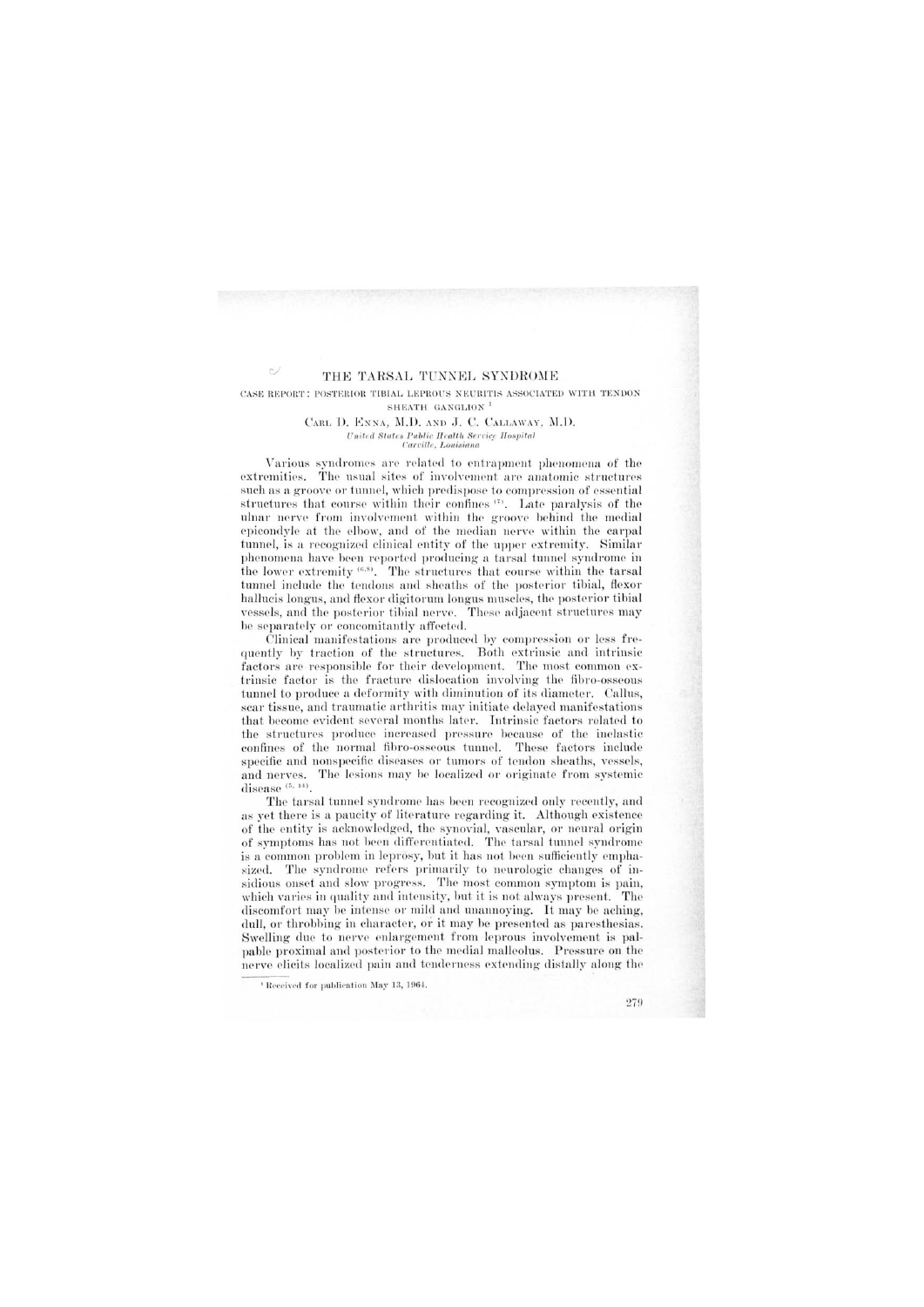path of the nerve. Retrograde distribution of pain occurs less frequently. Associated sensory and motor changes support the concept of neural origin of these findings. Pathologic changes include acute edematous and chronic fibrous neuritis, with rare abscess formation. An increase in the intensity of pain, or failure to obtain relief from narcotics, indicates progression of nerve damage, particularly the development of nerve abscess.

Tendon sheath involvement of nonleprous origin is reported. It is usually manifest by intermittent pain related to joint movement. Generalized swelling of the ankle results from chronic nonspecific tenosynovitis with effusion (9). Stenosing tenosynovitis rarely affects the posterior tibial tendon (3); when it does, locking of the toes occurs late (11). Localized swelling due to ganglion is not detectable clinically. A massive concavity of bone adjacent to and attributed to a ganglion has been reported  $(4)$ .

Vascular deficiencies are not prevalent as manifestations of the tarsal tunnel syndrome. Serious circulatory changes occur immediately in case of extensive injury to the ankle. Should late manifestations develop, they are usually generalized and vague, a fact creating controversy as to their origin, local or systemic. In late stages vascular changes produce neural ischemia. .

Involvement of the peripheral nerves is emphasized as one of the predominant findings in leprosy. The pattern of nerve damage is remarkably constant, with involvement of the nerves at sites of predilection. The posterior tibial nerve is most frequently affected at the level of the ankle. Localized nerve swelling is due to infiltration by mycobacteria and to accompanying inflammatory reaction. Various theories are proposed to explain the selective involvement of nerves at specific sites. Brand<sup>(1)</sup> comments on the constancy of a feature that is common to all affected nerves, viz., "the nearness to the surface of the body." Other factors associated with the development of leprous Other factors associated with the development of leprous neuritis include intrinsic anatomic features and various extrinsic factors, particularly trauma.

In review of peripheral neuropathies of the lower extremity, attention is directed to the entrapment points and to their etiologic significance  $(7)$ . Clinical manifestations occur because of dimensional restrictions due to the inelastic confines characteristic of these sites. The posterior tibal nerve is protected within the leg as it lies deep in the soleus and gastrocnemius muscles. It becomes superficial distally, to course through the tarsal tunnel located in the medial aspect of the ankle. The tarsal tunnel is bordered anteriorly by the medial malleolus and limited medially and posteriorly by the flexor retinaculum (Fig. 1). The development of leprous neuritis in relation to anatomic entrapment points has led to surgical decompression as a method of therapy. Relief from swelling and edema is obtained from neurolysis and also by the division of the flexor retinaculum ligament.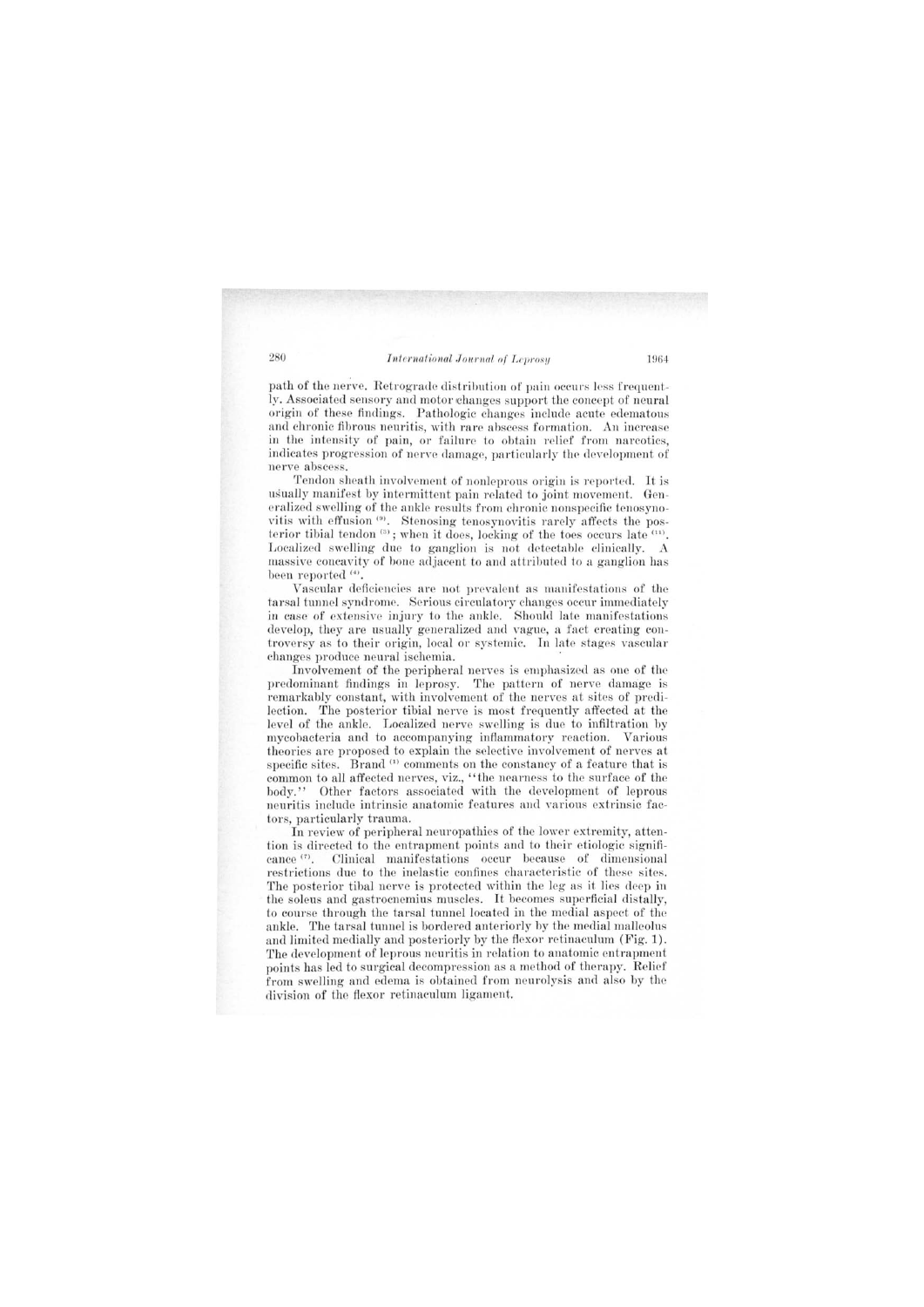

FIG. 1 Posterior tibial nerve within tarsal tunnel.

In our patient a tendon sheath ganglion was encountered, assoeiated with posterior tibial leprous neuritis within the tarsal tunnel. The existence of a ganglion within the tarsal tunnel may be asymptomatic. However, its presence may contribute to the initiation or aggravation of existing neuritis. In literature reviewed, carpal ganglia are reported associated with neuritic manifestations of the ulnar nerve  $(2, 10, 12, 13)$ . Cases of nonleprous posterior tibial neuritis are reported as producing the tarsal tunnel syndrome<sup>(2, 6, 8)</sup>. In one instance there was an associated tarsal ganglion<sup>(15)</sup>. In our case a ganglion of the posterior tibial tendon sheath was encountered within the tarsal tunnel, associated with leprous neuritis of the posterior tibial nerve.

Case report.— $A$  45 year old white female has had lepromatous leprosy for the past 24 years. The diagnosis was established during 1939, the date of her admission to this hospital. She has remained under continuous care and observation. Her progress, particularly with regard to the feet, had been uneventful until 1954, when she complained of burning and tingling sensations in both feet. Diminished sensory perception affecting both feet was discovered during reexamination in 1950. This was followed by the progressive development of calluses with ulcerations affecting the plantar aspect of both the left great toe and the right fifth metatarsal head. In the former instance healing was

281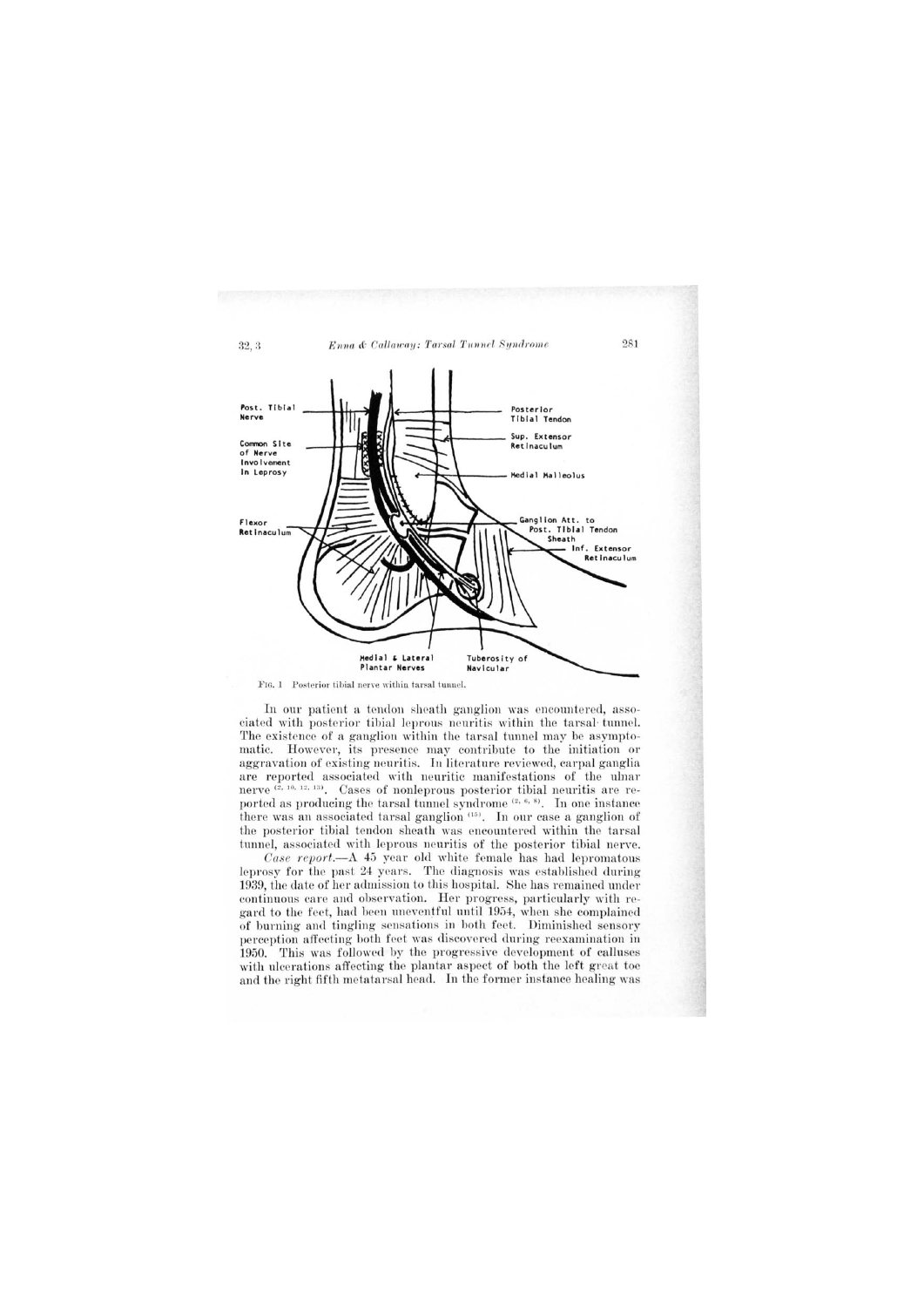

F16, 2. Gauglion attached to posterior tibial tendon sheath, compressing posterior tibial nerve within the tarsal tunnel.

spontaneous; in the latter instance excision of the fifth metacarpal head was performed to allow healing. Burning and tingling paresthesias, with the recent addition of pain, became progressively more intense, necessitating increasing amounts of narcotics for relief. Examination revealed enlargement with localized tenderness of the posterior tibial nerves bilaterally behind the medial malleolus. The symptoms were

 $282$ 

1964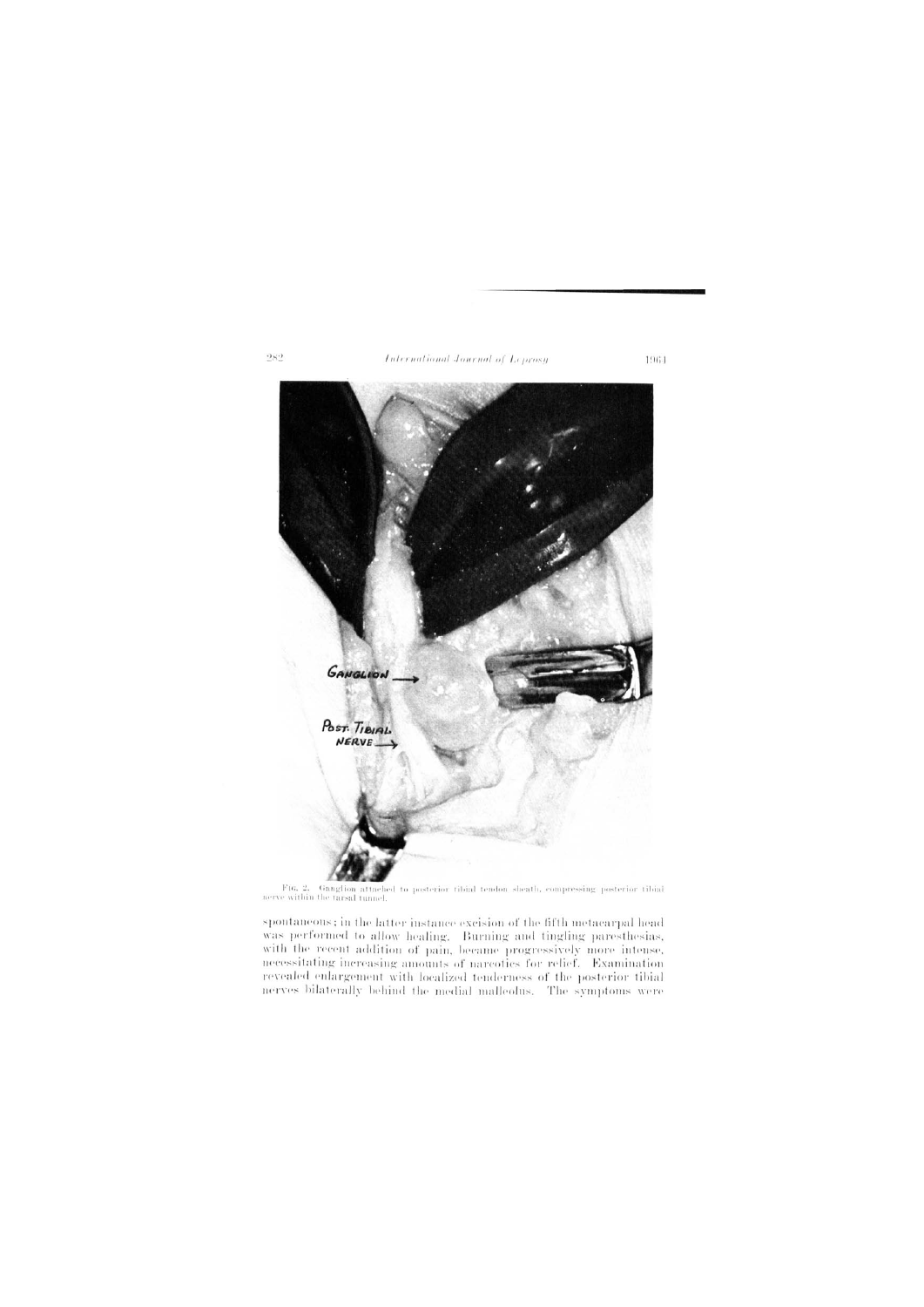## 32, 3 Enna & Callaway: Tarsal Tunnel Syndrome 283

intensified in the peripheral distribution of the nerve by palpation at the site of involvement.

Surgery. On September 24, 1963 a bilateral neurolysis of the posterior tibial nerves was performed at the ankle level. Findings indicative of neuritis were encountered on the right side. On the left side there was neuritis, and, in addition, a ganglion was found attached to the posterior tendon sheath (Figs. 2 and 3). A specimen referred for pathologic examination included the ganglion, a small nerve branch, and perineural fat.

*Pathology report.*—The nerve within perineural fat shows much atrophy, a rare bacillus, and considerable thickening of the perineurium. The fat shows no lesion. The nerve branch shows a dense fibrous mass with some clusters of bacilli within it. A smaller nerve leads away from it, showing a good many bacilli within an axon, a more acute process. The ganglion measures approximately 1.2 x 0.5 cm. At one pole of the sac a tendinous mass is attached to the wall, apparently from the insertion of some ligamentous structure. The sac is lined by a flat



FIG. 3. The intact gangion has been removed exposing posterior tibial tendon. Compression upon posterior tibial nerve is relieved. The beginning of the division into the medial and lateral plantar nerves is apparent.